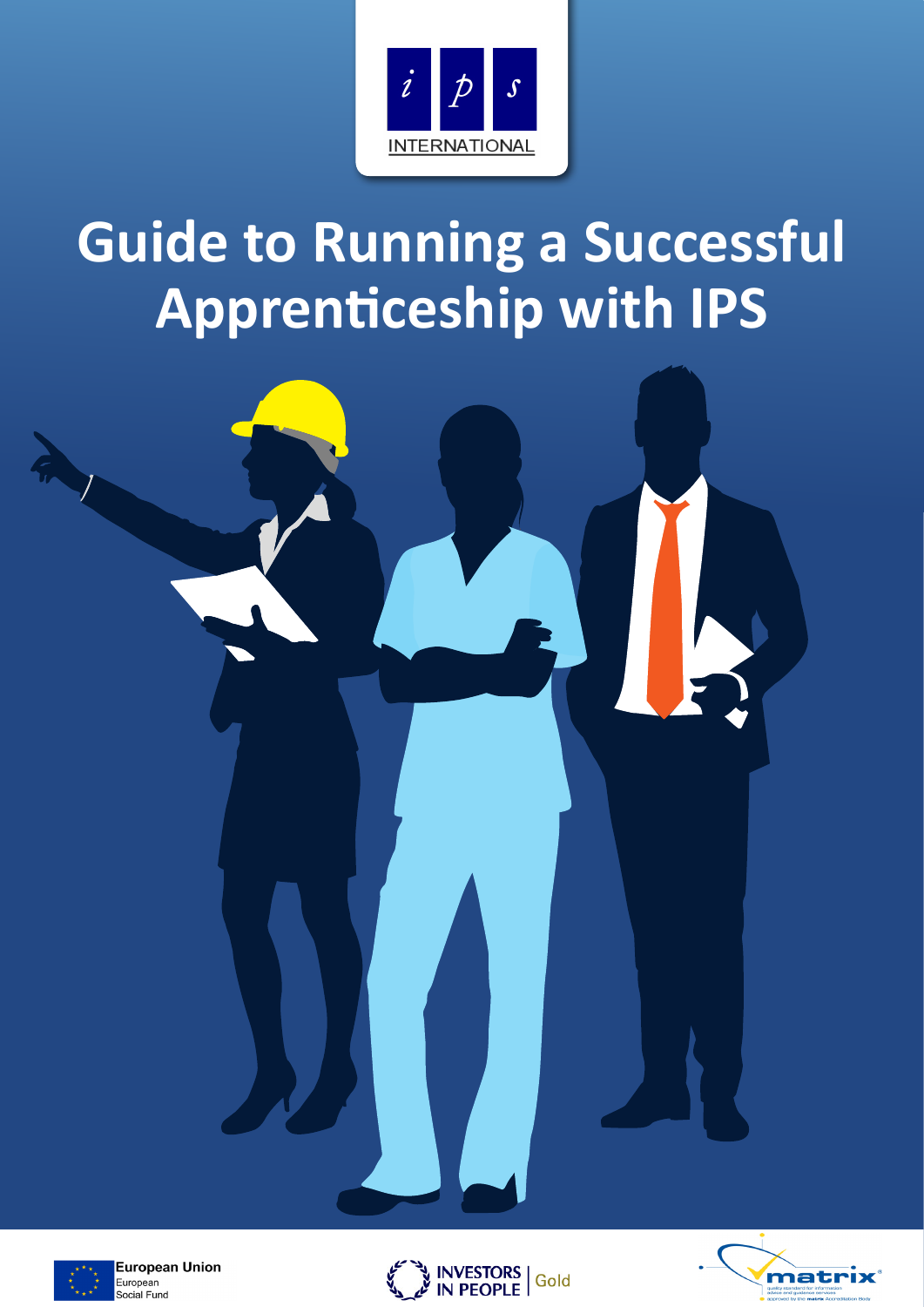

**Taking on an Apprentice is a significant investment for your company. The more involved you are with the Apprenticeship the more likely it is that you will get a loyal and skilled employee at the end of their training.**

# **WELCOME THE APPRENTICE**

Day one of the Apprenticeship may be the first day the Apprentice has been employed. If they are new to your company plan for their first day.

Decide who will meet them and introduce them to your team. Have a simple induction programme ready for them – who are they going to meet on day one, what do they need to know about their workplace and how soon? Who else do they need to meet and when?

#### **IPS Commitment:**

If your Apprentice is due to be on day or block release to IPS then IPS will deliver an induction for their release period when they first attend IPS facilities. This does not replace the workplace induction you will carry out.

# **ASSIGN A MENTOR**

It is best practice to set your Apprentice up with a suitable mentor. Choose someone that the Apprentice can talk to throughout their apprenticeship, whether they are working directly with them or not. It is important that the mentor is approachable and a good role model so your apprentice has someone who can set the standard of behaviour and values you would like them to develop.

Ideally the mentor will be someone who has had a similar work background so they can understand some of the difficulties an apprentice may experience. It is highly recommended that the mentor is not the line manager.

Make sure the mentor understands the role and has the time and willingness to support the Apprentice.

Useful Link:

## **http://alphi.org.uk/Mentoring-Handbook.pdf**

IPS offer a NCFE Level 2 Award in Mentoring. Contact us for further details.

#### **REVIEW THEIR PROGRESS REGULARLY**

The Apprentice's line manager should keep a track of their progress. A regular chat, say monthly, where their skills, knowledge and behaviours are discussed, from the beginning of the Apprenticeship through to completion.

Have an open ear and take the time to listen to your Apprentice and the staff they work with. Keep in contact with their mentor, they may have deeper insight.

#### **IPS Commitment:**

When your Apprentice is learning in your workplace IPS will meet with them regularly to check on progress against the criteria of the Apprenticeship, deliver some training and direct the Apprentices learning, including identifying off the job training that may have taken place. It is vital that the Apprentice be given at least 2 hours for this regular review as there is a lot to cover in this meeting. IPS will meet with your Apprentice every 4 to 6 weeks.

It would be ideal if the line manager, or mentor is available for this review, however this may not be practical on all occasions. It is critical though, that the IPS trainer has an opportunity to speak with the mentor or line manager at the end of the review. This is a twoway process so you, and IPS, can exchange any information which will help the apprentice's development.

#### **IPS Commitment:**

If your Apprentice is on block or day release then IPS will send you a progress report at the end of each block or term.

It has been noted that companies who maintain direct contact with their learners through block release get better outcomes from their apprentices. IPS recommends that you keep in touch regularly, at least once every term. IPS welcomes visits from your company to North Bank House to meet with your apprentice. If you don't want to visit regularly you can use video or phone calls to support them.

# **SUPPORT THEM WITH CLARITY**

Personal support is essential to ensure they are happy and coping with their new work and study commitments.

Set clear them objectives, and expectations. Apprentices are unlikely to know what you expect of them unless you set it out in a clear and friendly manner. Clarity at the beginning of the Apprenticeship can avoid many potential pitfalls later.

Give them effective supervision, they may find it hard to ask for help, so make sure you, or your team, is approachable and have the time to guide them appropriately.

# **PRACTICE WHAT YOU PREACH**

Young Apprentices are especially impressionable and learn as much from what they see you and your team doing as they do from being told what to do. Following working practices are an important part of the Apprenticeship, taking shortcuts can lead to difficulty gaining an Apprenticeship, make sure you set a good example!

#### **SAFEGUARDING, PREVENT, EQUALITY & DIVERSITY**

If your Apprentice is under the age of 18 or is a vulnerable adult, you will have to take precautions to ensure they are properly safeguarded.

Prevent is the government's programme to reduce the risk of radicalisation and terrorism.

You will need to ensure that employees who have regular contact with your apprentice have an awareness of safeguarding and Prevent.

#### *The following are all safeguarding / Prevent issues:*

Physical abuse, sexual abuse, emotional abuse, neglect, financial abuse or theft, discrimination, bullying, cyber bullying, mental health issues, grooming, radicalisation.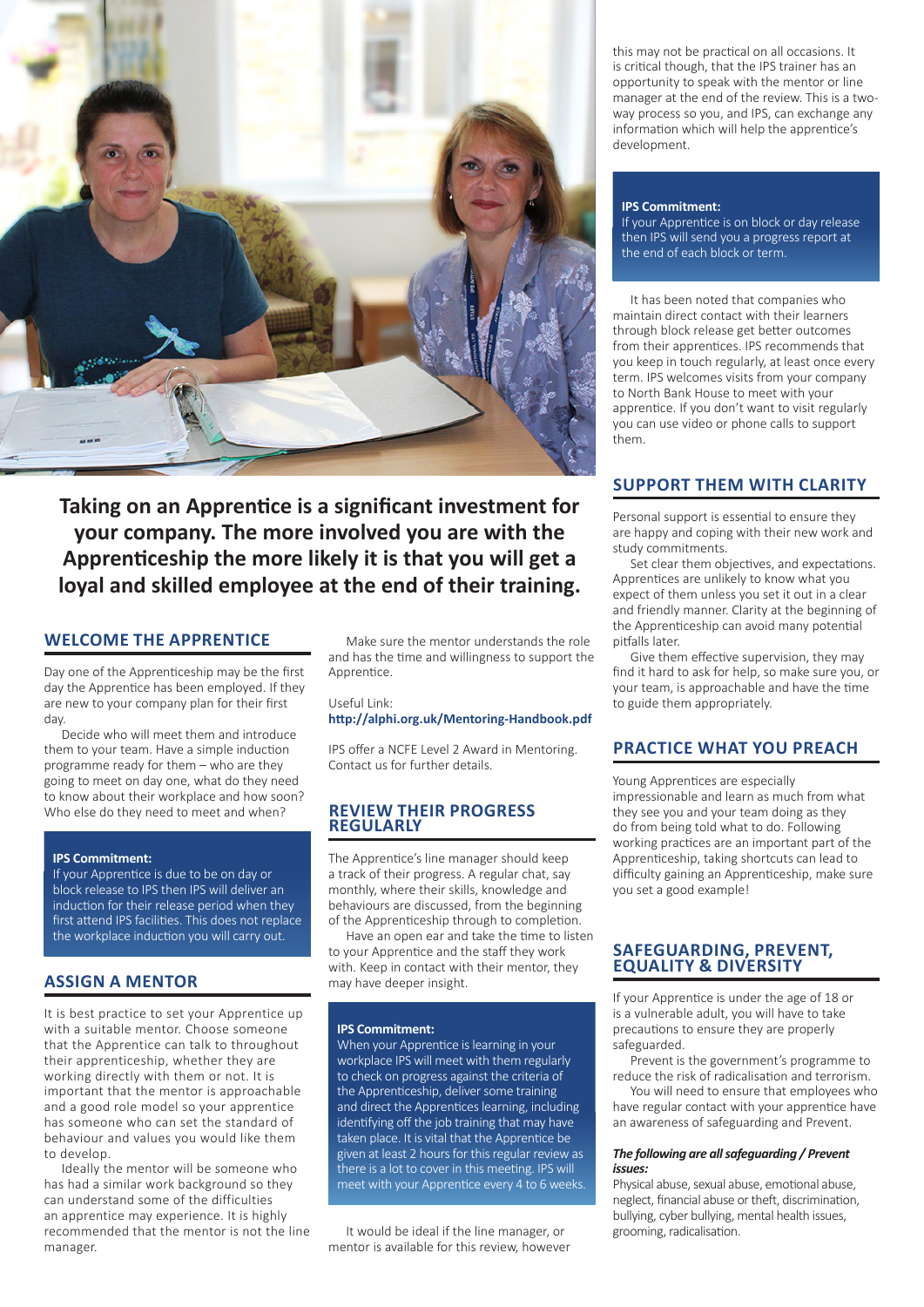

IPS offer a Level 2 Certificate in Understanding Safeguarding and Prevent distance course.

#### **IPS Commitment:**

IPS issue a Safeguarding and Prevent card to all new Apprentices. This card has various contact details for organisations that can help the Apprentice. Your Apprentice can raise any concerns they have with their IPS Trainer. IPS also has two designated Safeguarding officers who can assist both the Apprentice or the employer with further support.

Contact us for further details.

## **20% OFF THE JOB TRAINING**

Apprenticeships now includes a requirement for 20% Off the Job Training (OJT). Depending on the type of Apprenticeship this can be easily achieved or may take some planning.

#### **IPS Commitment:**

At the start of the Apprenticeship IPS will calculate the required amount of OJT and help identify elements that exist naturally in the Apprenticeship. For some apprenticeships IPS offers block or day release but this is not the only way to meet the requirement.

As part of the sign-up process both your Company representative and IPS will have detailed any planned training that counts

towards OJT. If you have not been involved in this process, ask for a copy of this paperwork from your company representative. It is also a good idea to share this with the Apprentice's line manager and mentor.

IPS has produced an information handout to help explain the types of activities that count towards the 20% OJT requirements. This handout is available for download on our IPS Apprenticeships website. It is a good idea to share this with the staff that work with your Apprentice.

# **INFORMATION, ADVICE AND GUIDANCE BY IPS**

As part of the Apprentices' initial assessment IPS carries out an IAG session. This takes the form of talking to your Apprentice about the apprenticeship, whether it is the best option for them, what the Apprenticeship can lead to as a career and what other learning opportunities may be suitable at the end of their Apprenticeship.

A Company representative is invited to this meeting to ensure that the correct Apprenticeship and pathway, for the apprentice's long-term goals, is followed.

Funding Rules, from the ESFA, requires this to ensure that your apprentice can make well informed choices for themselves. IPS strongly encourages you to get involved with the discussions as part of your support for your employee.

Towards the end of the Apprenticeship your Apprentice may wish to know what opportunities are available to them for

continued development and progression. Often, they will initiate a conversation with IPS about further training options, why not take the lead and speak to the apprentice as they near completion, inviting IPS to participate? The apprenticeship is normally one of the early steps of someone's career and your apprentice may wish to discuss their long-term goals with you.

#### **AN APPRENTICE IS LIKE ANY OTHER EMPLOYEE** Y

Your Apprentice should have the same rights and responsibilities as any other employee. They should not be low-cost labour. You are making an investment in them for their benefit and for the benefit of your company.

You may have employed an Apprentice to help fulfil an immediate need, or to invest for the long term and this is only the first part of their journey with you.

Apprentices can introduce new skills to the business, this may be from recent education or from other employers. Keep an open mind to harnessing talents and interests that will may benefit your company in the long term.

Research has often shown that Apprentices remain one of the most loyal members of your workforce.